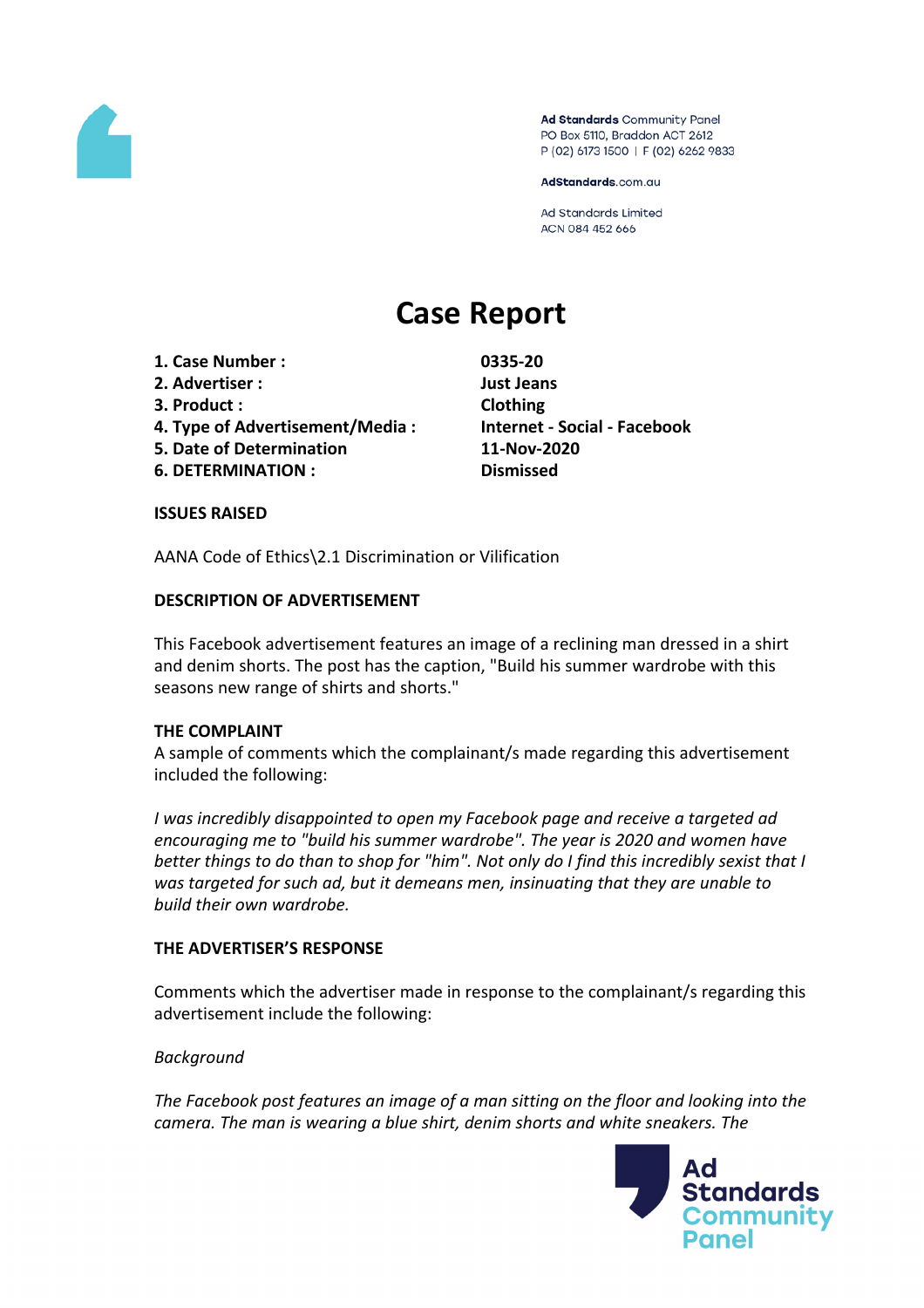

*caption of the Facebook post reads "Build his summer wardrobe with this seasons new range of shirts and shorts. Shop new in mens…". As identified by the complainant, the same image is also used in a Just Jeans Instagram post dated 8 October 2020 with the caption "Freshen up his look with new season arrivals!". This post is available at https://www.instagram.com/p/CGDyR5-HfdL/?igshid=63tzx9d8h5ag.*

*Together, these posts constitute the Advertisement.*

*The post appeared as part of Just Jeans launch of the Spring-Summer collection campaign.*

*Response to issues raised in the complaint*

*We take any complaints made in relation to our advertising and promotions very seriously and remain committed to ensuring our advertising and promotions meet the highest standards.* 

*In addition to the specific issue raised by the complainant under section 2.1 of the AANA Code of Ethics (Code), we will address the complaint by reference to the entirety of section 2 of the Code. However, for the following reasons, we will not address the complaint by reference to the:*

*1 AANA Code for Advertising and Marketing Communications to Children: The Advertisement is not directed at, or targeted to, children (defined as persons 14 years or younger) and does not come within the scope of this code.* 

*2 AANA Food and Beverages Advertising Code: The Advertisement does not come within the scope of this code as it does not relate to any food or beverage product; or*

*3 AANA Wagering Advertising and Marketing Communications Code: This code does not apply to the Advertisement because Just Group is not a licensed wagering operator.*

*For the reasons outlined below, we submit that the Advertisement does not contravene the following sections of the Code:*

*1 Section 2.2 – Exploitative or degrading: The Advertisement is not exploitative or degrading.*

*2 Section 2.3 – Violence: The Advertisement does not contain any violent content, graphics or imagery.* 

*3 Section 2.4 – Sex, sexuality and nudity: The Advertisement is not sexually suggestive, nor does it contain nudity or references to sex.*

*4 Section 2.5 – Language: Both the Facebook and Instagram captions for the Advertisement use language that is appropriate for the relevant audience and do not use strong or obscene language.* 

*5 Section 2.6 – Health and Safety: The Advertisement does not depict any material which could be considered contrary to Prevailing Community Standards on health and safety including in relation to body image and the use of body shapes which are unrealistic or unattainable.*

*6 Section 2.7 – Distinguishable as advertising: The Advertisement is clearly distinguishable as advertising to the relevant audience, being Facebook and Instagram users.*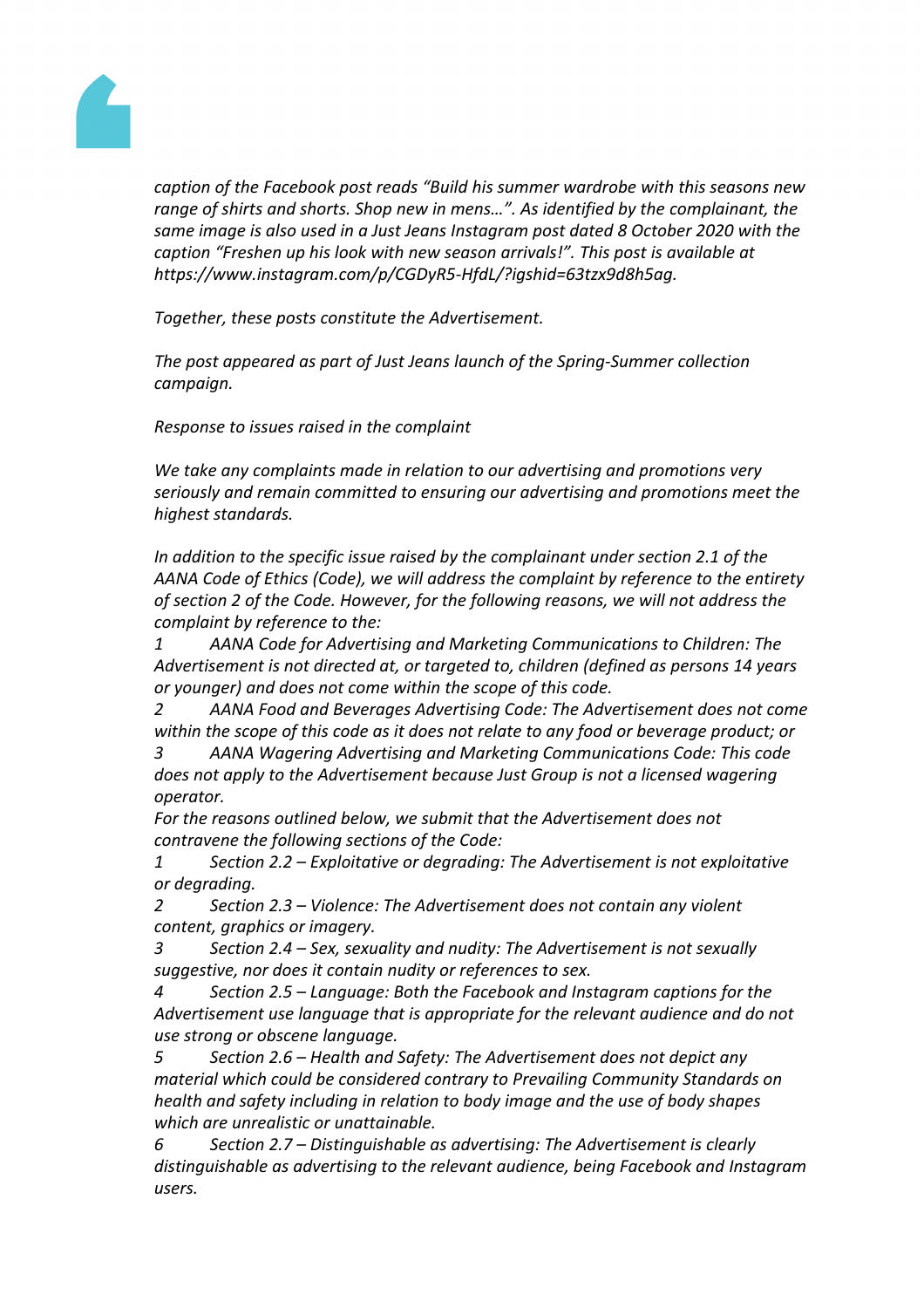

*We will now address the specific issue raised by the complaint under section 2.1 of the Code in relation to discrimination and vilification on the basis of gender. This section provides:*

*"Advertising or Marketing Communication shall not portray people or depict material in a way which discriminates against or vilifies a person or section of the community on account of race, ethnicity, nationality, gender, age, sexual preference, religion, disability, mental illness or political belief."*

*For completeness, we note that the Advertisement does not contain content that discriminates against or vilifies any of the other attributes listed in section 2.1 of the Code.*

*The AANA Code of Ethics Practice Note provides that:*

*1 Discrimination: includes "unfair or less favourable treatment"; and*

*2 Vilification: includes behaviour that "humiliates, intimidates, incites hatred, contempt or ridicule".*

*The complainant asserts that the Advertisement "demeans men" by "insinuating that they are unable to build their own wardrobe". We respectfully refute this interpretation. The overall impression of the Advertisement, including the imagery and language used, does not convey a negative impression of either the man featured or men in general. On any objective and fair view, the Advertisement cannot be considered to perpetuate a negative stereotype that men are "unable" to dress themselves.*

*The complainant's assertion that the Advertisement is sexist and discriminates against women by targeting women to "build his summer wardrobe" likewise cannot fairly be made. The Advertisement is intended to and does promote Just Jeans' new Spring-Summer collection to persons, including both men and women, who want to buy clothes for other men. That would include a romantic partner (including both heterosexual and same-sex partners), friend, brother or father. In that respect, it does not differ from advertising for Mother's Day or Father's Day, where consumers are targeted to buy specific products for their parents.* 

*The complainant is wrong to suggest that the Advertisement is targeted exclusively at women. The Advertisement in no way assumes that the audience is exclusively women nor is there any suggestion that a man cannot buy clothing for another man.*

*Moreover, any presumption that persons of the same gender cannot buy clothing for one another is incongruous with prevailing community standards and is outdated. On this basis, it cannot be said that the Advertisement portrays any gender stereotypical role relating to women shopping for men's clothing. As outlined above, the Advertisement does not suggest that this conduct is always associated with women or never carried out by another gender.*

*The man in the Advertisement does not receive unfair or less favourable treatment on account of his gender and there is nothing in the Advertisement which humiliates or intimidates him, or which would incite hatred, contempt or ridicule of him to constitute a breach of section 2.1 of the Code. Conclusion*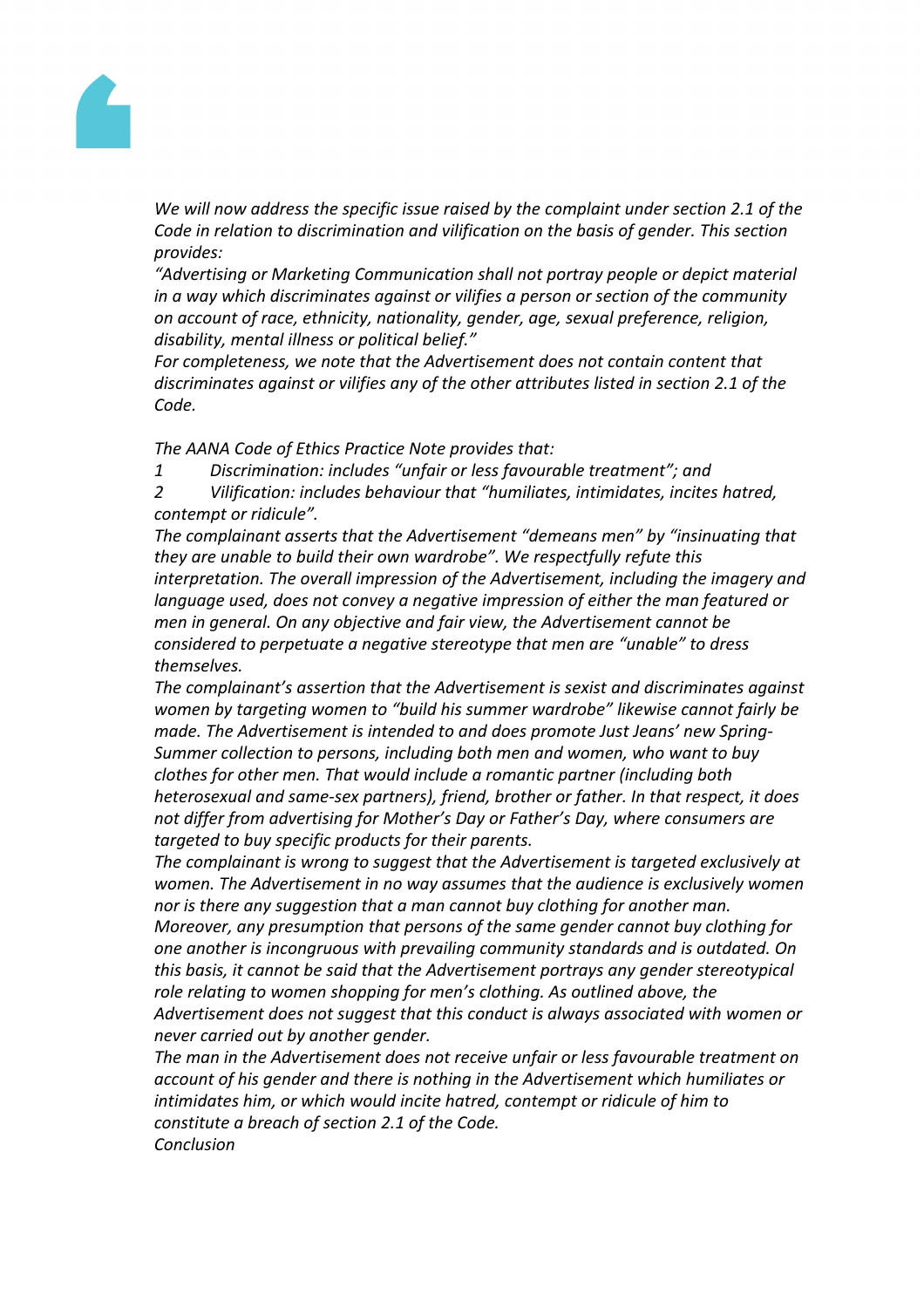

*For the reasons outlined above we submit that the Advertisement does not contravene any provision of the Code, and in particular does not depict material which discriminates against or vilifies either men or women on account of gender. As recognised by the AANA Code of Ethics Practice Note, Prevailing Community Standards apply to all parts of section 2 of the Code. In this respect, the Community Panel will assess the Advertisement against an objective standard while having regard to community standards at the time of publication. On this basis, the complainant's interpretation of the Advertisement will not be determinative where that interpretation is inconsistent with Prevailing Community Standards. We submit that neither members of the target audience, nor the broader community could reasonably and objectively conclude that the Advertisement is in any way discriminatory, inappropriate or derogatory to either men or women. We submit that the complainant's assertion that the Advertisement is sexist and demeaning is without basis and the Community Panel should determine that the Advertisement does not breach the Code and the complaint should be dismissed.*

## **THE DETERMINATION**

The Ad Standards Community Panel (the Panel) considered whether this advertisement breaches Section 2 of the AANA Code of Ethics (the Code).

The Panel noted the complainant's concerns that the advertisement is sexist in the suggestion that women should shop for men, and demeaning to men insinuating that they are unable to build their own wardrobe.

The Panel viewed the advertisement and noted the advertiser's response.

**Section 2.1: Advertising or Marketing Communication shall not portray people or depict material in a way which discriminates against or vilifies a person or section of the community on account of race, ethnicity, nationality, gender, age, sexual preference, religion, disability, mental illness or political belief.**

The Panel noted the AANA Practice Note which provides guidance on the meaning of:

- *Discrimination - unfair or less favourable treatment*
- *Vilification - humiliates, intimidates, incites hatred, contempt or ridicule*
- *Gender - male, female or trans-gender characteristics.*

The Panel also noted that the Practice Note provides further guidance about the use of gender stereotypes:

*Stereotypes may be used to simplify the process of communication in relation to both the product offered and the intended consumer. As such, advertisements may feature people undertaking gender-stereotypical roles e.g. a woman cleaning the house or a man doing DIY, or displaying gender-stereotypical characteristics e.g. a*